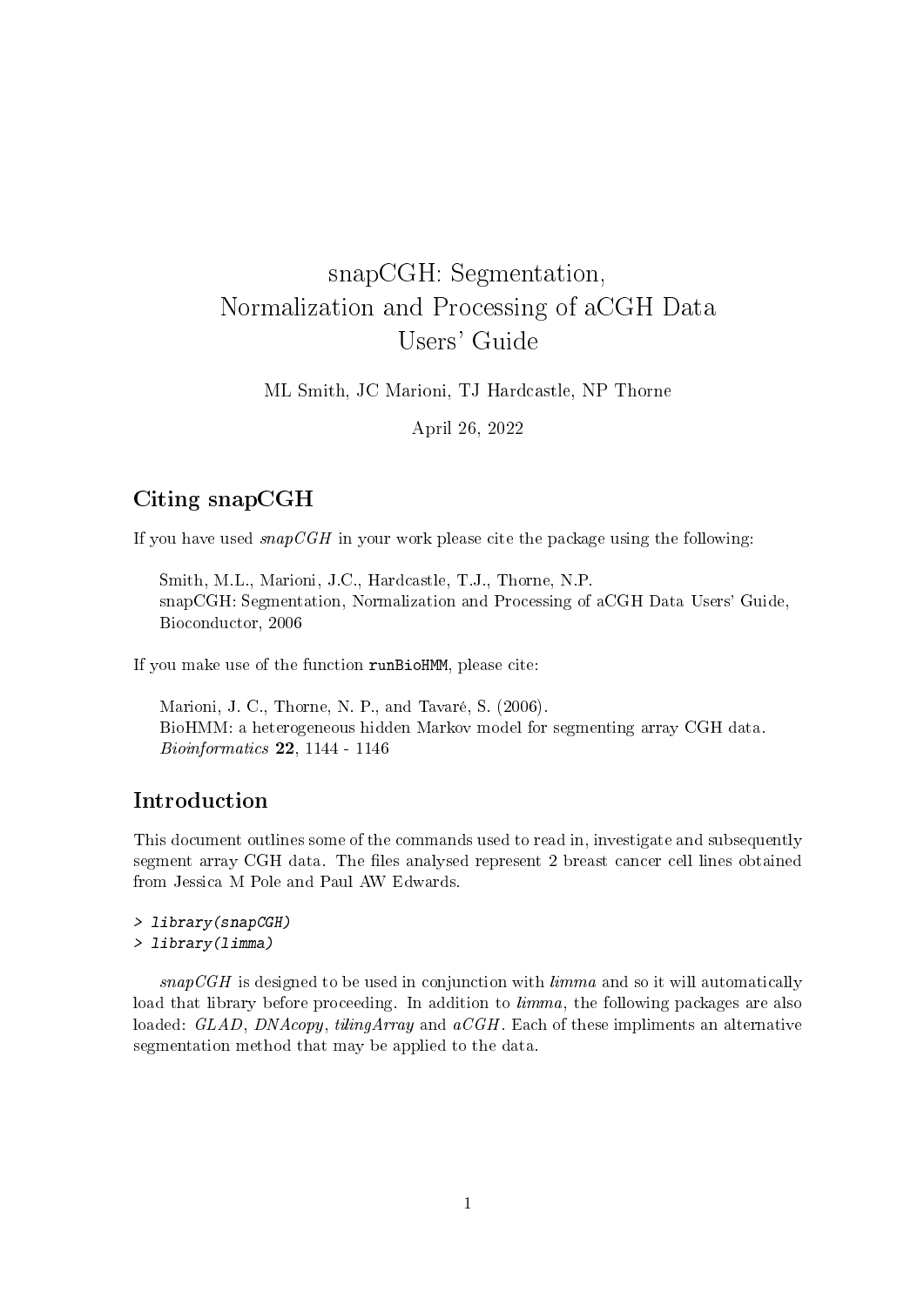# Reading Data

We read in the samples and create the initial RG object using the following commands.

```
> datadir <- system.file("testdata", package="snapCGH")
> targets <- limma::readTargets("targets.txt", path=datadir)
> RG1 <- limma::read.maimages(targets$FileName, path=datadir, source = "genepix")
```
Positional information about the clones on the array (e.g. which chromosome and the position on the chromosome a clone if from) can be incorporated using the readPositionalInfo function. This function accepts either an RGList or MAList along with an argument specifying which array platform the data was produced on. Currently the only supported platforms are Agilent, Bluefuse and Nimblegen, but this should expand in the near future.

If your platform isn't supported or readPostitionalInfo returns an error (e.g. if the a new version of the array output data becomes incompatible with the current function) then the positional information can be read in separately using the read.clonesinfo function. In order to do this it is necessary to create a clones info file. Such a file (which can be created using Excel and saved as a 'txt' le) must contain columns called Position and Chr which give the position along a chromosome (in Mb) and the chromosome to which a clone belongs. The X and Y chromosomes can be labelled either as X and Y or 23 and 24. Both instances are handled by read.clonesinfo. The clones info file must be ordered in the same way as the clones are ordered in the array output data.

The second command adds information about the structure of the slide (blocks/rows/columns) to the RG object. Finally we read in a spot types file. This file contains information about the control status of particular spots on the array and allows specific spots to be highlighted in many of the plotting functions. The content of a spot types file is covered extensively within the *limma* manual.

```
> RG1 <- read.clonesinfo("cloneinfo.txt", RG1, path=datadir)
> RG1$printer <- getLayout(RG1$genes)
> types <- readSpotTypes("SpotTypes.txt", path=datadir)
> RG1$genes$Status <- controlStatus(types, RG1)
>
```
Commonly, when aCGH experiments are carried out the reference channel is dyed using Cy5 and the test channel is dyed using Cy3. This is the opposite way to expression data. In order to take this into account we need to specify which channel is the reference within our RGList. To do this we create a design vector with each column corresponding to an array in the experiment. A value of 1 indicates that the Cy3 channel is the reference, whilst a value of -1 equates to Cy5 being the reference, as is the case in this example.

```
> RG1\design <- c(-1, -1)
```
We now proceed to use the function backgroundCorrect to remove the background intensity for each spot. In this example we have chosen the method 'minimum' which subtracts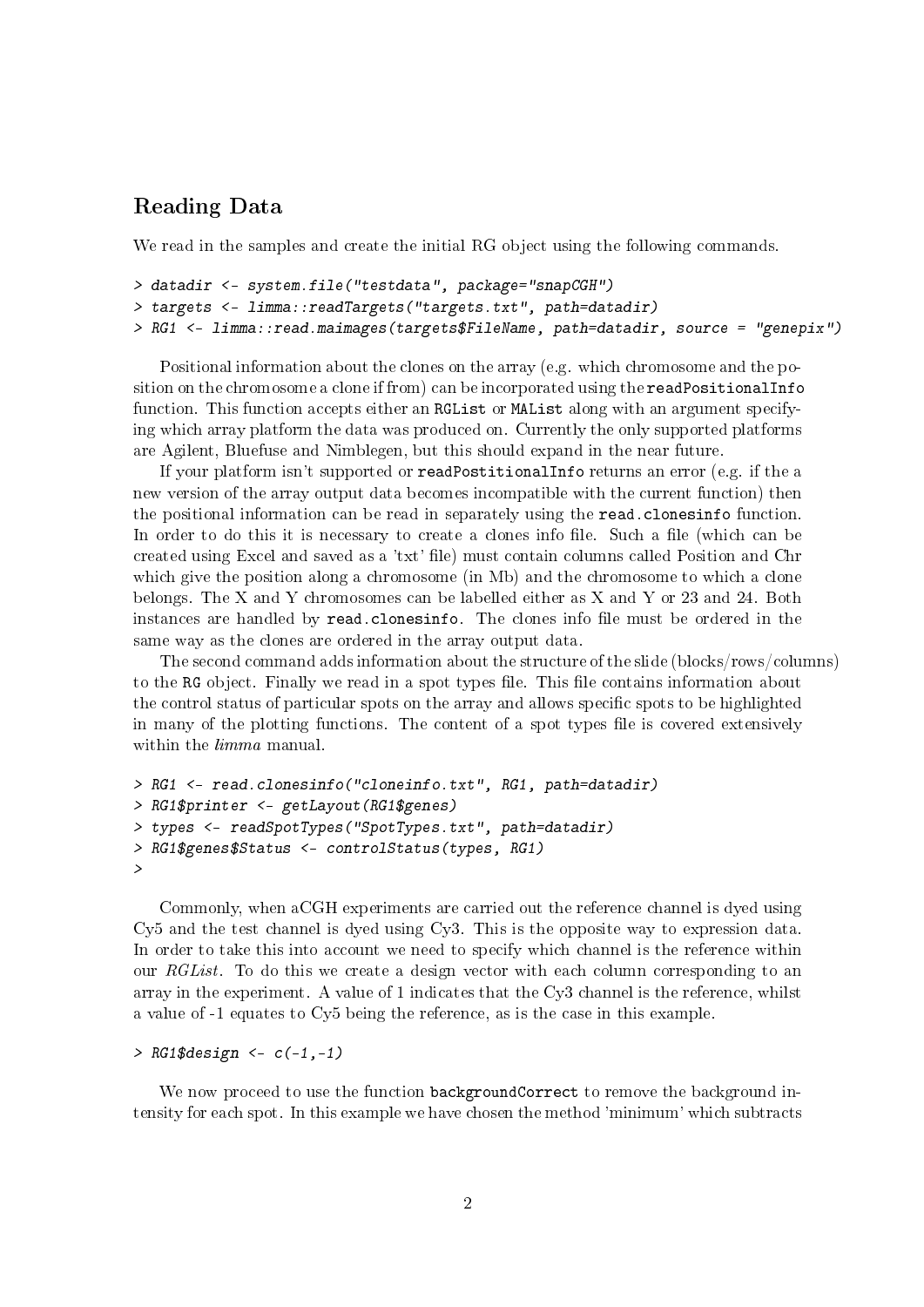the background value from the forground. Any intensity which is zero or negative after the background subtraction is set equal to half the minimum of the positive corrected intensities for that array. For other background correction methods please see the appropriate help file.

> RG2 <- backgroundCorrect(RG1, method="minimum")

Next, we normalise the data. Here we will carry out a (global) median normalisation. Other options for normalization methods are: none, loess, printtiploess, composite and robustspline. The output of the normalization function is a new type of object called an  $MAList$ . This is composed of the  $log_2$  ratios, intensities, gene and slide layout information which it gleans from the RG object. If you feel that no normalisation is required then it is possible to skip this stage and proceed directly onto the next step maintaining the RGList.

> MA <- normalizeWithinArrays(RG2, method="median")

We are now ready to process the data with the purpose of segmenting the dataset into regions corresponding to sections of the genome where there are the same number of copy number gains or losses.

Firstly, we use the processCGH to 'tidy up' the *MAList* object. The method of averaging option defines how clones of the same type should be averaged. If this is specified the duplicates are removed following the averaging leaving only one occurence of each clone set. The ID argument is used to indicate the name of the column containing a unique identifier for each clone type. It is this identifier that is used when averaging replicates. As mentioned above this function accepts both RGLists and MALists.

```
> MA2 <- processCGH(MA,method.of.averaging=mean, ID = "ID")
```
### Segmentation

We are now ready to fit the segmentation method. For larger data sets this step can take a long time (several hours). In this example we call the homogeneous hidden Markov model available in the  $aCGH$  package.

> SegInfo.Hom <- runHomHMM(MA2, criteria = "AIC")

At the current time there are methods for calling four other segmentation algorithms in addition to the method shown above. Three of these are included as wrapper functions to methods available in other packages, specifically:  $DNAcopy$ ,  $GLAD$  and  $tilingArray$ . These functions can be called using the following code:

```
> SegInfo.GLAD <- runGLAD(MA2)
> SegInfo.DNAcopy <- runDNAcopy(MA2)
> SegInfo.TilingArray <- runTilingArray(MA2)
```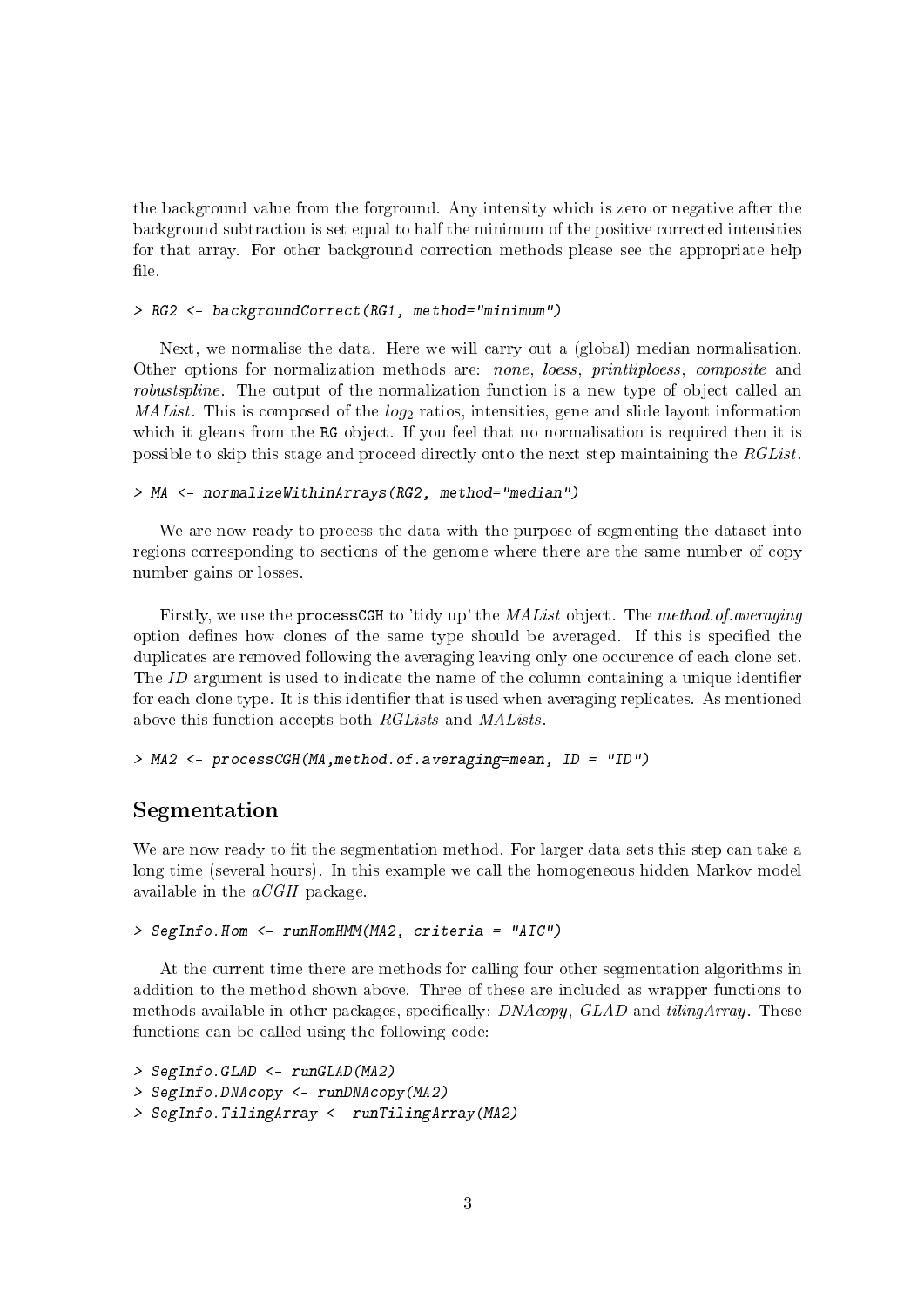The final method, called BioHMM, is a heterogeneous hidden Markov model and is maintained within  $snapCGH$ . It can be called using the following command. By default it incorporates the distance between clones into the model assigning a higher probability of state change to clones that are a larger distance apart on a chromosome. This option is control using the argument useCloneDists.

```
> SegInfo.Bio <- runBioHMM(MA2)
```
We now deal with the fact that the segmentation methods sometimes have a tendency to fit states whose means are very close together. We overcome this problem by merging states whose means are within a given threshold. There are two different methods for carrying out the merging process. For more information on their differences please see the appropriate page in the helpfiles.

```
> SegInfo.Hom.merged <- mergeStates(SegInfo.Hom, MergeType = 1)
```
We are now ready to use any of the plotting functions available in the library.

# Plotting Functions

The library comes with a variety of plotting functions that provide visual representations of the data at various stages of the analysis process. Firstly we will look at the genomePlot function. This function takes either an *MAList* or a *SegList* object (in this example we've used an *MAList*) and plots the M-value for each gene against it's position on the genome. The *array* argument indicates which array is plotted. This function utilizes the spot types data that was read in earlier to highlight specific genes of interest.

```
> genomePlot(MA2, array = 1)
```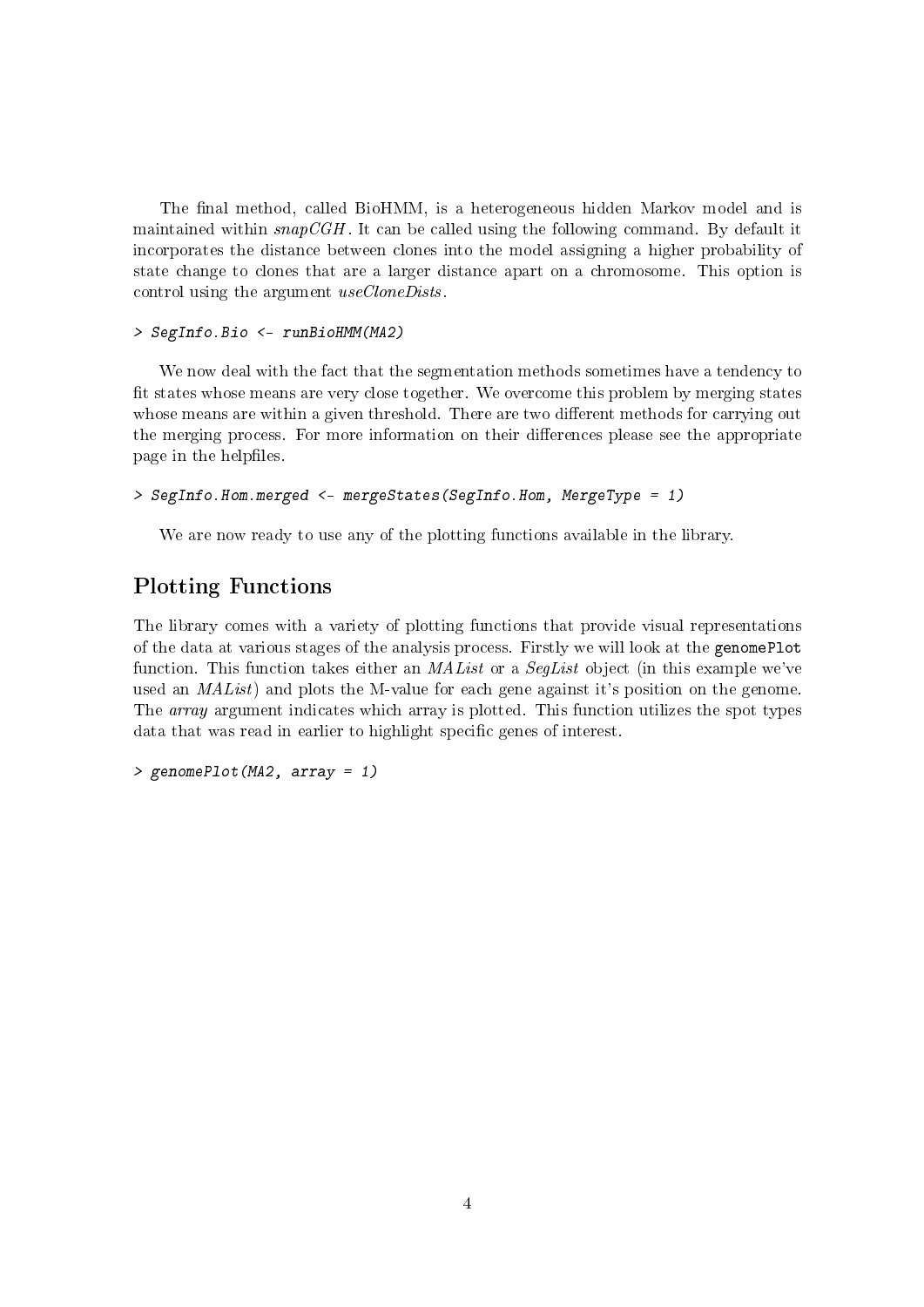

It is also possible to look at specific chromosomes, rather than the entire genome as in the previous example. Which particular chromosome is to be plotted is specified using the chrom.to.plot argument.

> genomePlot(MA2, array = 1, chrom.to.plot = 8)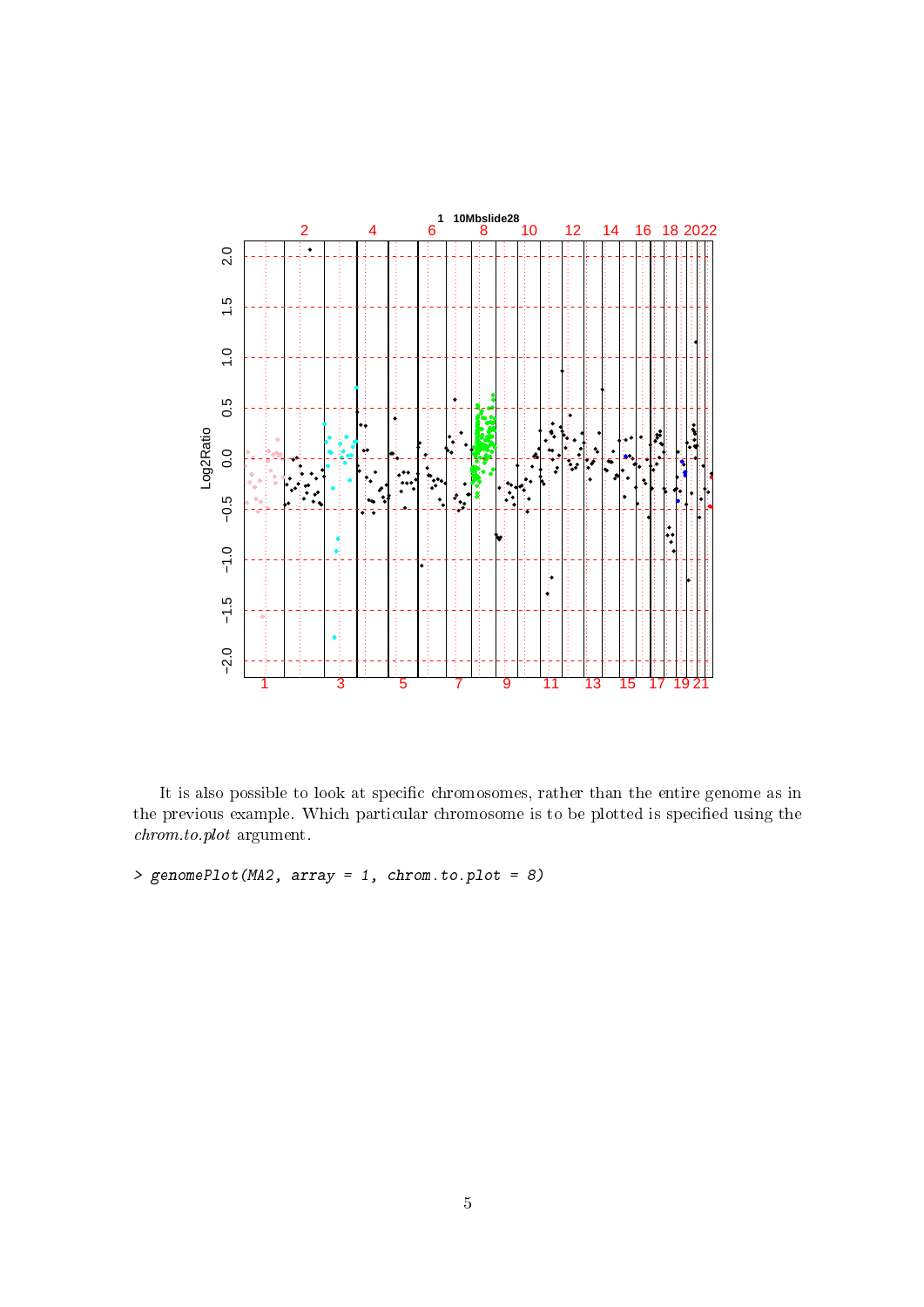

The plotSegmentedGenome function provides a visual representation of the observed M-values overlayed with the predicted states produced by the segementation algorithm. It requires a SegList as input.

```
> plotSegmentedGenome(SegInfo.Hom.merged, array = 1)
```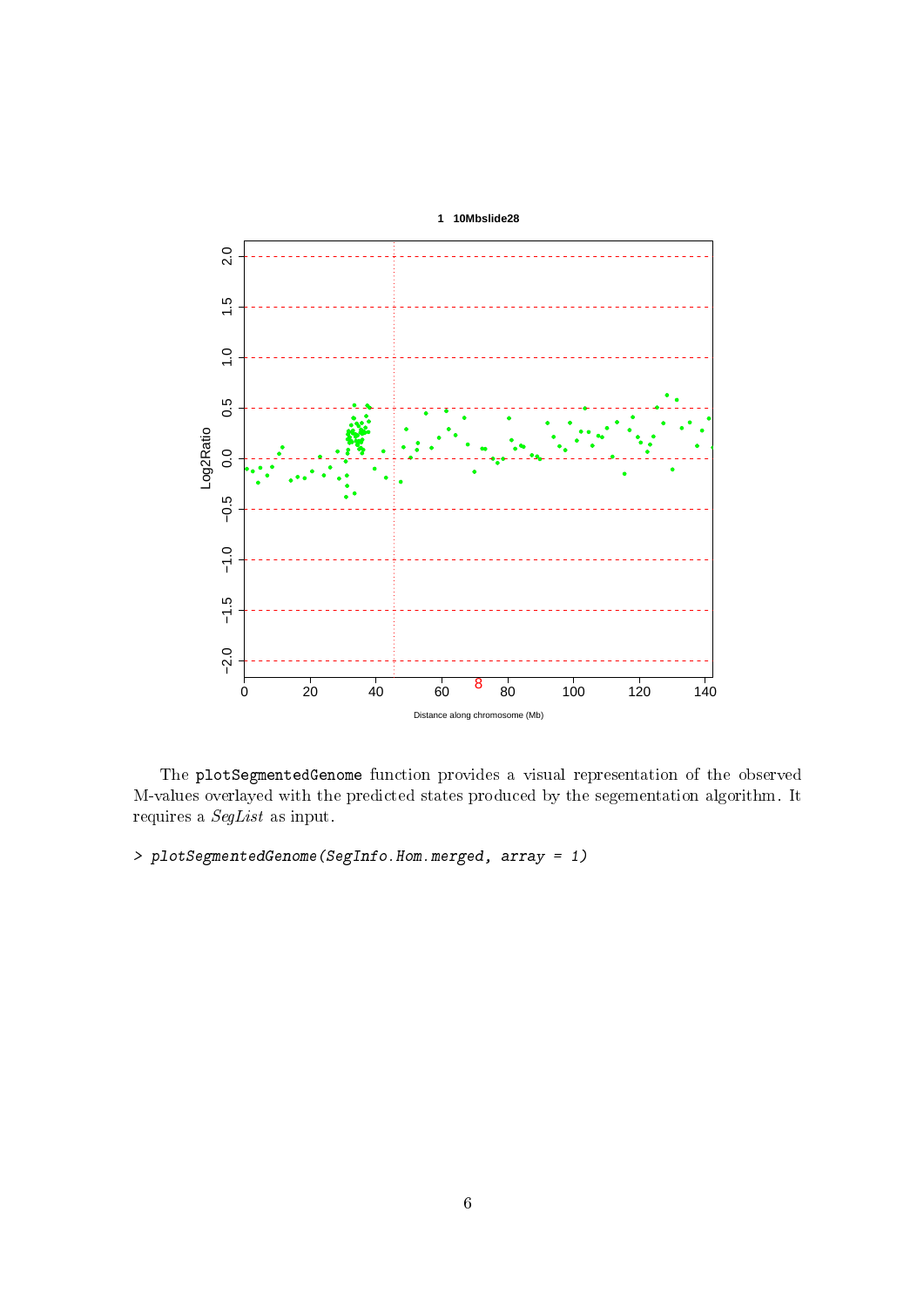

Using the argument chrom.to.plot it is possible to specify individual chromosomes to plot. Additionally the function can accept more than one SegList allowing visual comparison between segmentation methods.

The following example applies the DNAcopy algorithm to the data, merges it and then plots both that segmentation method and the homogeneous HMM on the same axis, coloring them blue and green respectively.

```
> Seg.DNAcopy <- runDNAcopy(MA2)
> SegInfo.DNAcopy.merged <- mergeStates(Seg.DNAcopy)
> plotSegmentedGenome(SegInfo.DNAcopy.merged, SegInfo.Hom.merged, array = 1,
+ chrom.to.plot = 1, colors = c("blue", "green"))
```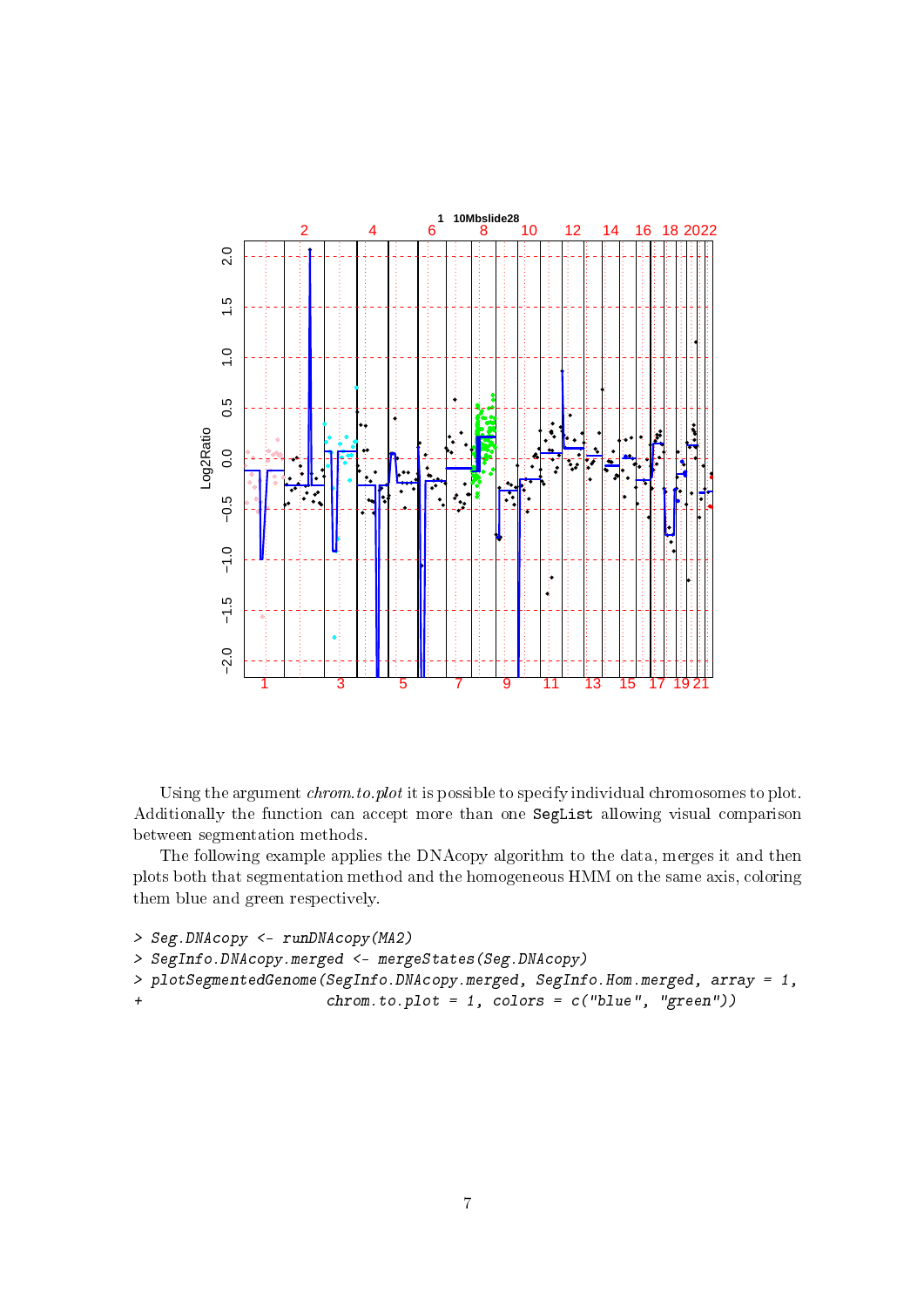

# Interactive Plotting Functions

snapCGH includes several interactive plotting functions to allow users to view data on a large scale and the focus in on particular areas of intrest.

The first of these is zoomGenome. This function splits the screen in two horizontally and plots the same as plotSegmentedGenome in the upper half. It is then possible to click on any of the chromosomes displayed and the selected chromosome is plotted in the lower half of the graphics window. Clicking to either side of the plot will end the interactivity.

In the example below we have plotted the first array in the SegInfo.Hom.merged object and then clicked on chromosome eight.

> zoomGenome(SegInfo.Hom.merged, array = 1)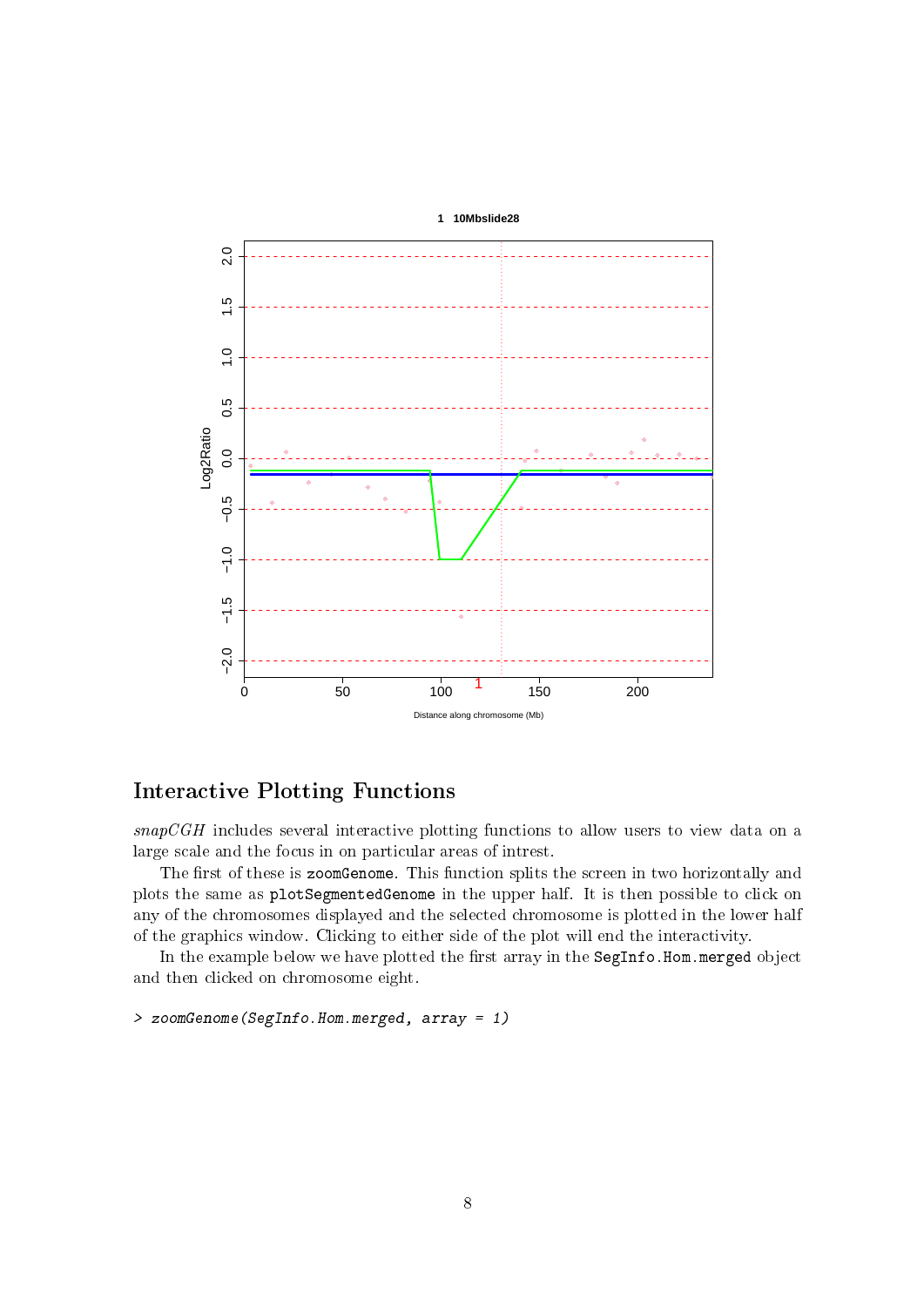

zoomChromosome is an equivalent function for focusing on specific areas in a specific chromosome. The layout is the same as in the zoomGenome but this time the upper plot is of a specified chromosome. Click in two location on this plot and the selected region of the chromosome will be plotted below. The region of focus is also indicated in the upper plot. Clicking twice again will change the focus region. This function accepts either an MAList or multiple SegList objects.

```
> zoomChromosome(SegInfo.Hom.merged, array = 1, chrom.to.plot = 8)
```
# Simulating Data

Simulated data is often used to assess the efficacy of segmentation methods so  $snapCGH$ also provides facilities for simulating aCGH data. None of the currently available simulation schemes take into account the spatial nature of aCGH data, they simply generate ordered  $log<sub>2</sub>$  ratios. However with the development2 of new segmentation methods, such as BioHMM, new simulation schemes are needed. In particular the simulation scheme available in  $snapCGH$  allows differentiation between tiled and non-tiled regions to emulated different array technologies.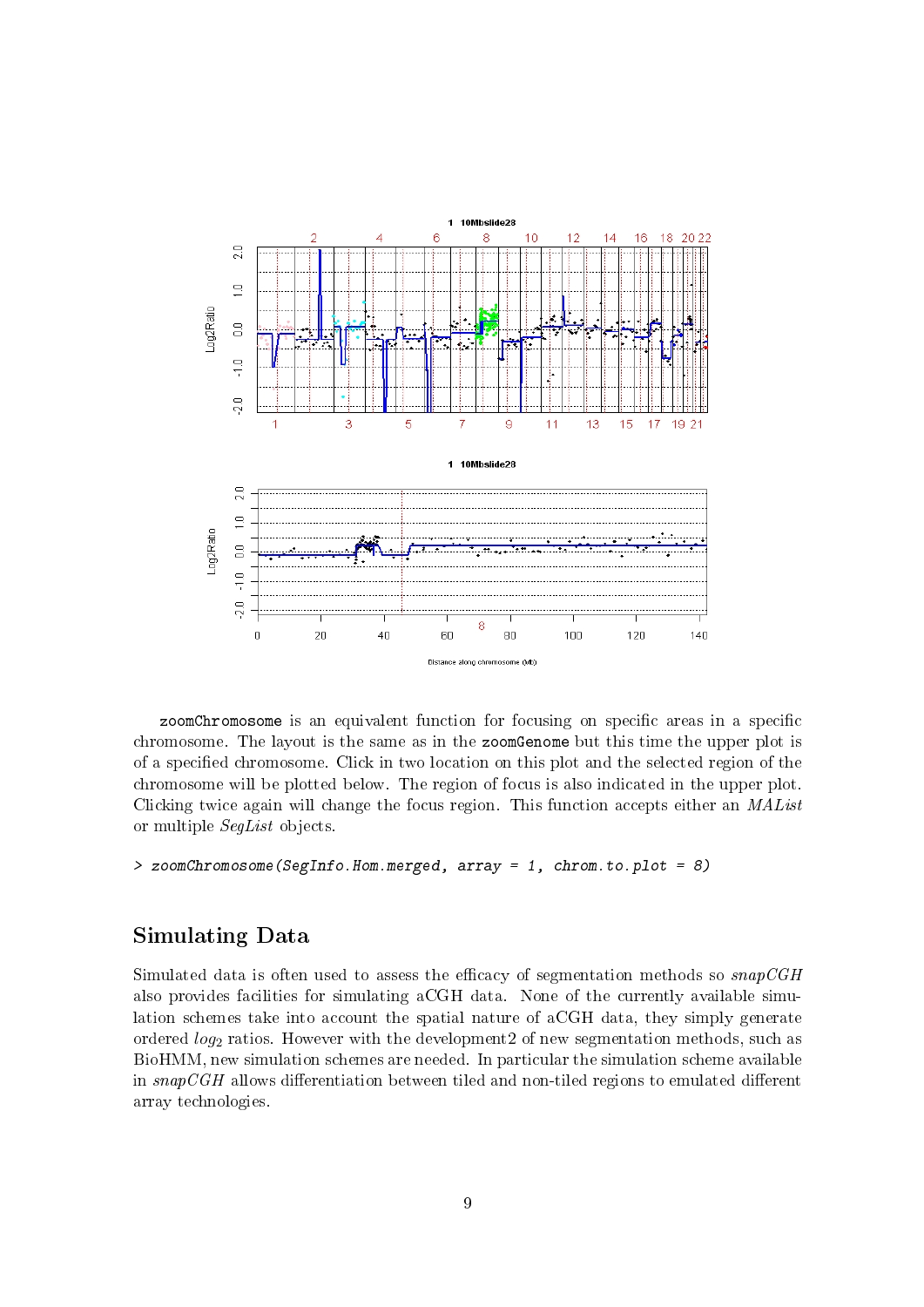

The function simulateData generates a  $SeqList$  of 22 chromosomes with the number of arrays specified by the argument  $nArrays$ . The function has a mulitude of additional arguments for specifying the specific type of data you wish to simulate. These are documented in the appropriate helpfile.

#### > simulation <- simulateData(nArrays = 4)

In the following example we run the homogeneous HMM and the DNAcopy algorithm on the simulated data. The function compareSegmentations can be used to evaluate the performance of a segmentation methods against the known truth of the simulated data. It returns true positive and false discovery rates for breakpoint detection in each supplied SegList. The argument offset, which can take an integer between 0 and 2, specifies how close the algorithm needs to be to a real breakpoint before it is scored.

```
> Sim.HomHMM <- runHomHMM(simulation)
> Sim.DNAcopy <- runDNAcopy(simulation)
> rates <- compareSegmentations(simulation, offset = 0, Sim.HomHMM, Sim.DNAcopy)
```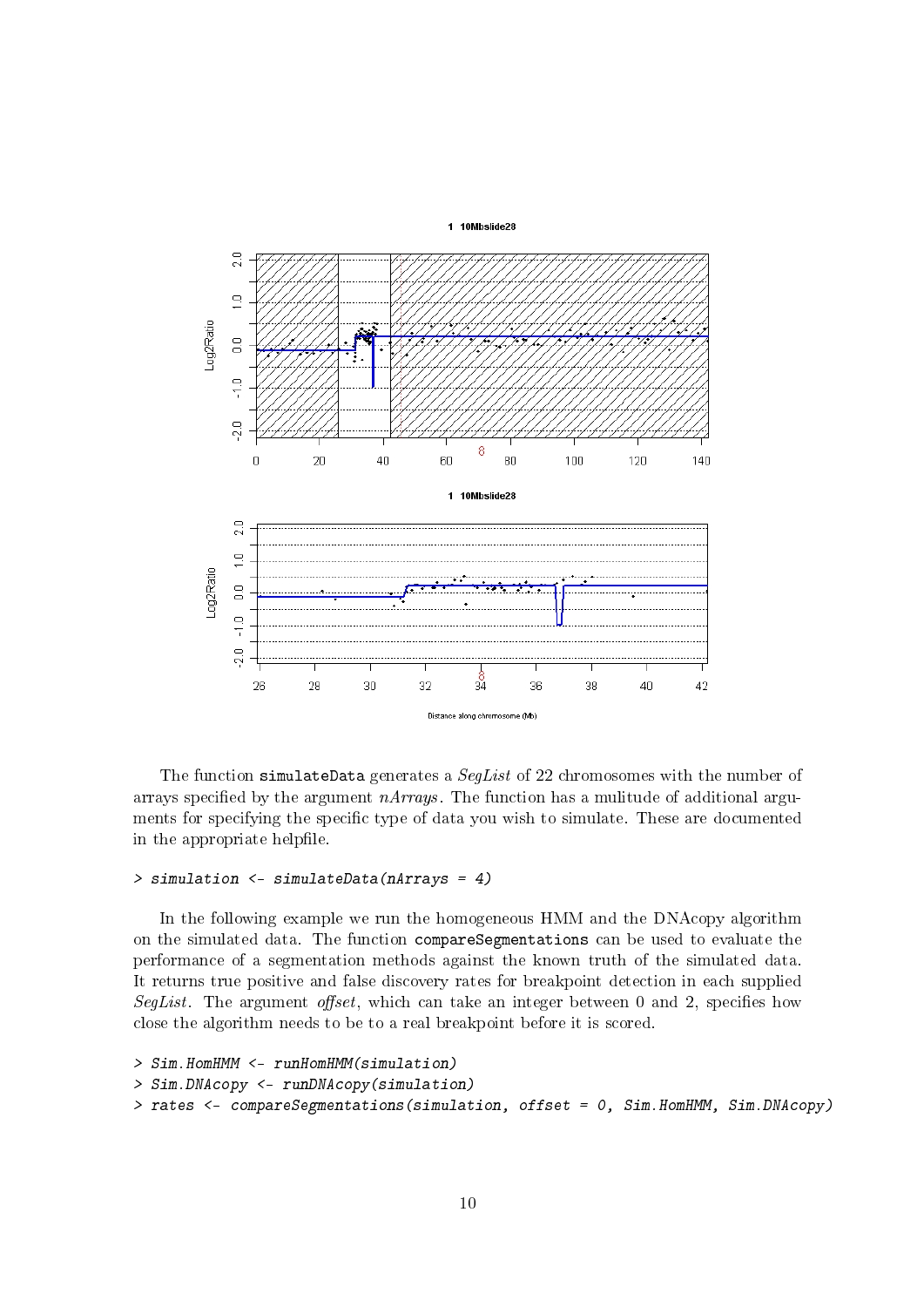The output from compareSegmentations is a list containing two matrices. The first of these, \$TPR, contains the true positive rate, whilst the second, \$FDR, holds the false discovery rate. Both of these matrices are arranged such that a row represents a segmentation method and each column is an array.

#### > rates

### \$TPR

Sample 1 Sample 2 Sample 3 Sample 4 HomHMM 0.3559322 0.4545455 0.4857143 0.5217391 DNAcopy 0.6271186 0.7636364 0.6428571 0.6666667

### \$FDR

Sample 1 Sample 2 Sample 3 Sample 4 HomHMM 0.5434783 0.687500 0.53424658 0.38983051 DNAcopy 0.1190476 0.106383 0.08163265 0.09803922

Shown below are boxplots of the rates object.